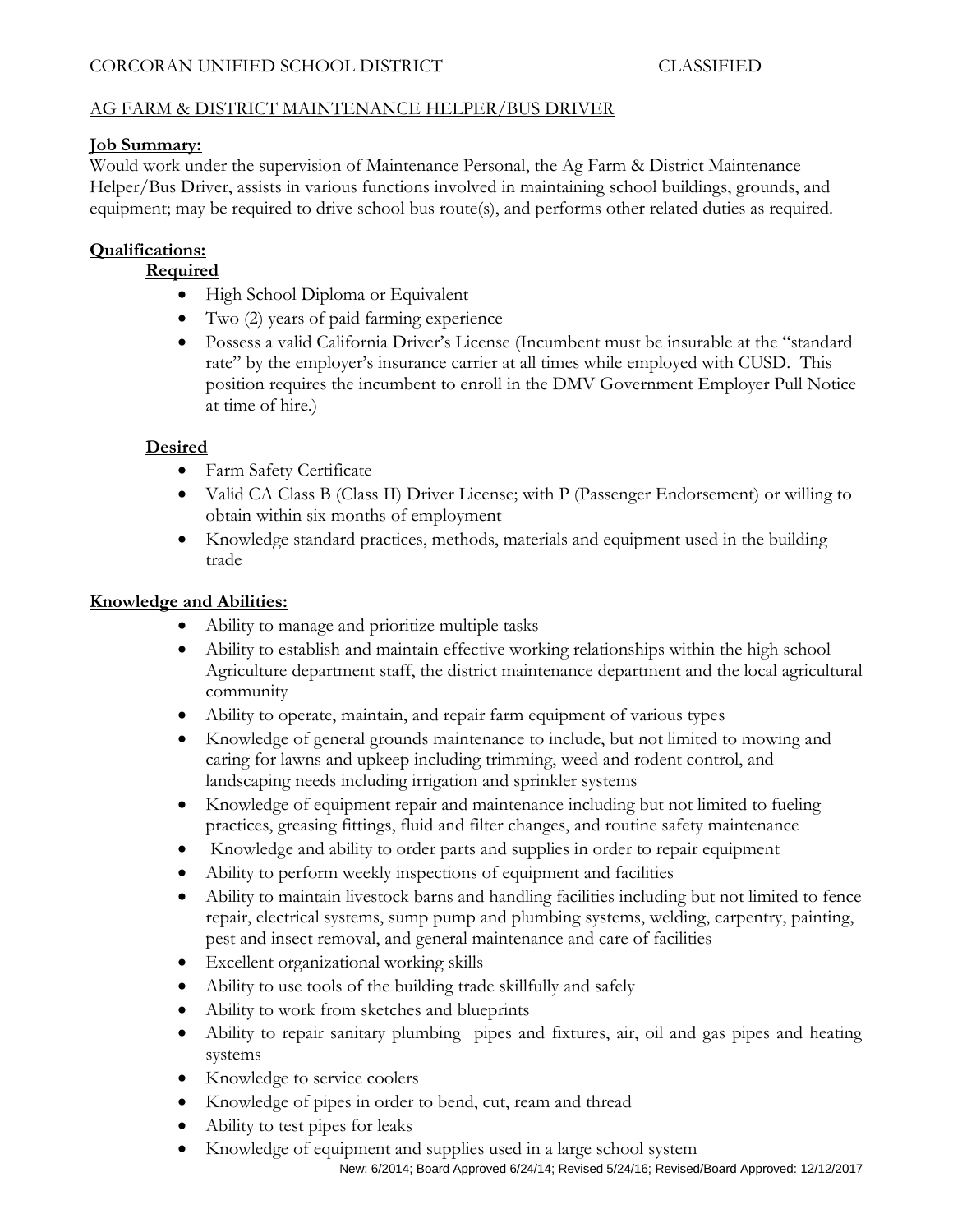## CORCORAN UNIFIED SCHOOL DISTRICT CLASSIFIED

## AG FARM & DISTRICT MAINTENANCE HELPER/BUS DRIVER

- Ability to follow oral and written instructions
- Ability to establish and maintain cooperative working relationship with co-workers, parents and students and to work in teams
- Ability and knowledge of school bus operations
- Ability to communicate effectively, both in writing and orally

## **Essential Functions**:

- Responsible for the weekly inspection of equipment and facilities
- Responsible for maintenance and care of Ag farm grounds and buildings
- Prepare paperwork for ordering new equipment or materials
- Report major repairs to district
- Report issues to district
- Assists in promoting the policies and procedures for the facilities set in place by the CUSD staff.
- Perform repair and maintenance work including painting, repairing door and panic locks
- Repair window blinds and shades, scaffolds, forms, frames, fences and other structures
- Repair school and office furniture and equipment
- Repair windows and door screens
- Cut and install glazing
- Repair flag pole pulleys, cables and swings
- Repair sanitary plumbing pipes and fixtures, air, oil, and gas pipes and heating systems
- Service coolers
- Bend, cut, ream and thread pipes
- Test pipes for leaks
- Install, maintain and repair electrical systems, dishwashers, power mixers and grinders, power saws, glass cutters, arc and gas welding equipment
- May be required to operate truck or tractor
- May be required to clean maintenance shop and toilet facilities
- May be required to wash, sweep or otherwise service buses or other school vehicles
- Drive School Bus
- Drive a school vehicle to various schools, administration office, Post Office, and the warehouse
- Required to operate a truck or fork lift
- Wash, sweep or otherwise service buses or other school vehicles
- Other appropriate duties as assigned

## **Physical Requirements of the Position:**

- Physical ability to lift 100 lbs., bend, stoop, and to reach overhead
- Facility to drive a car and farm equipment
- To work various hours-day and night and weekends
- Physical strength to perform farming and manual labor
- Mental acuity to: interpret and follow rules relating to the position, make decisions using sound judgment, and evaluate results
- Facility to stand for extended periods of time
- Facility to see and read, with or without vision aids, a computer screen, laws, codes, rules and policies, and other printed matter